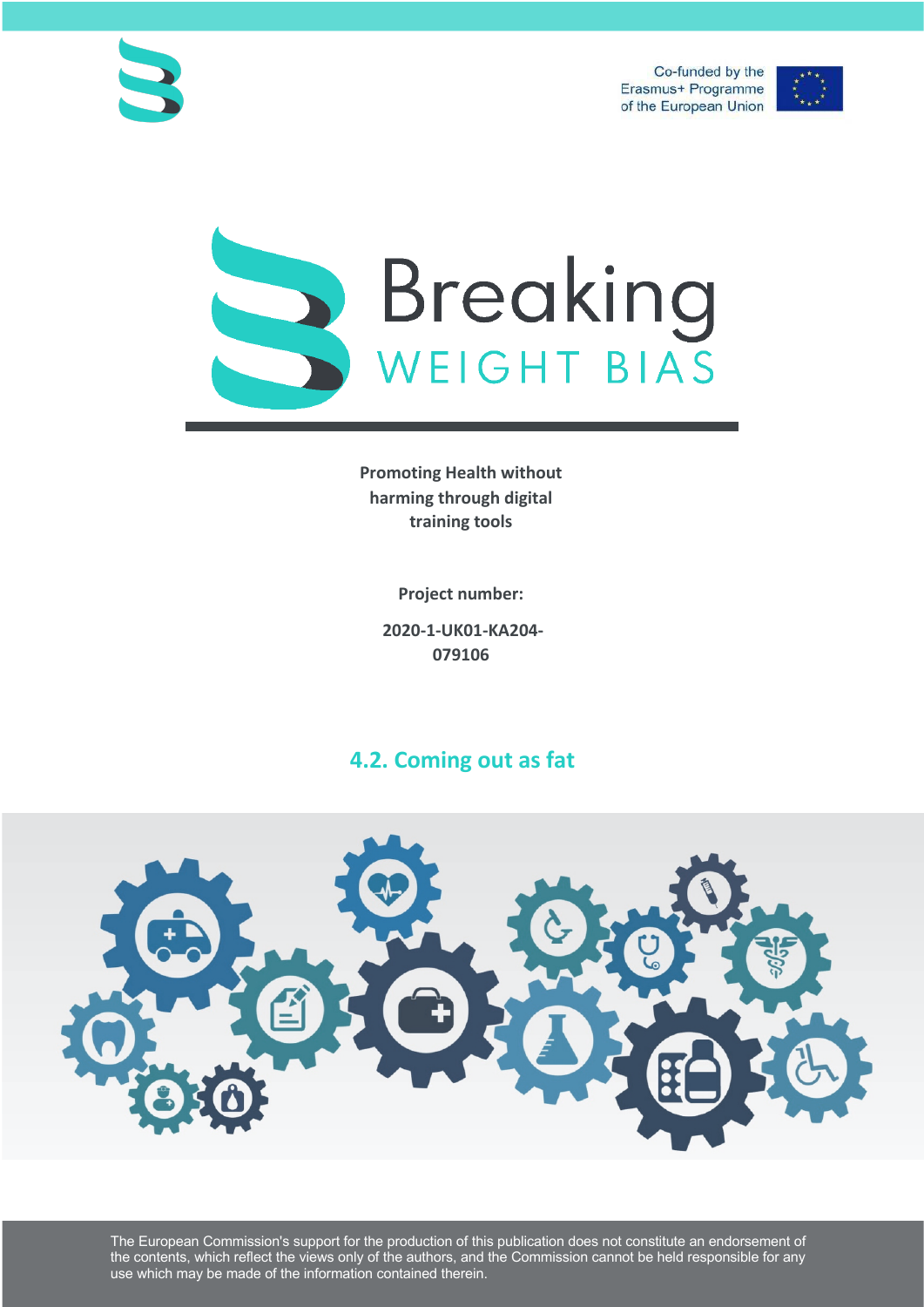



| <b>TRAINING CONTENT</b>            | 3 |
|------------------------------------|---|
| 4.2. Coming out as fat             | 3 |
| 4.2.1. Reclaiming the word "fat"   | 3 |
| 4.2.2. Coming Out versus Flaunting | 4 |
| 4.2.3. How Visibility Matters      | 6 |
| <b>EXTERNAL RESOURCES</b>          | 8 |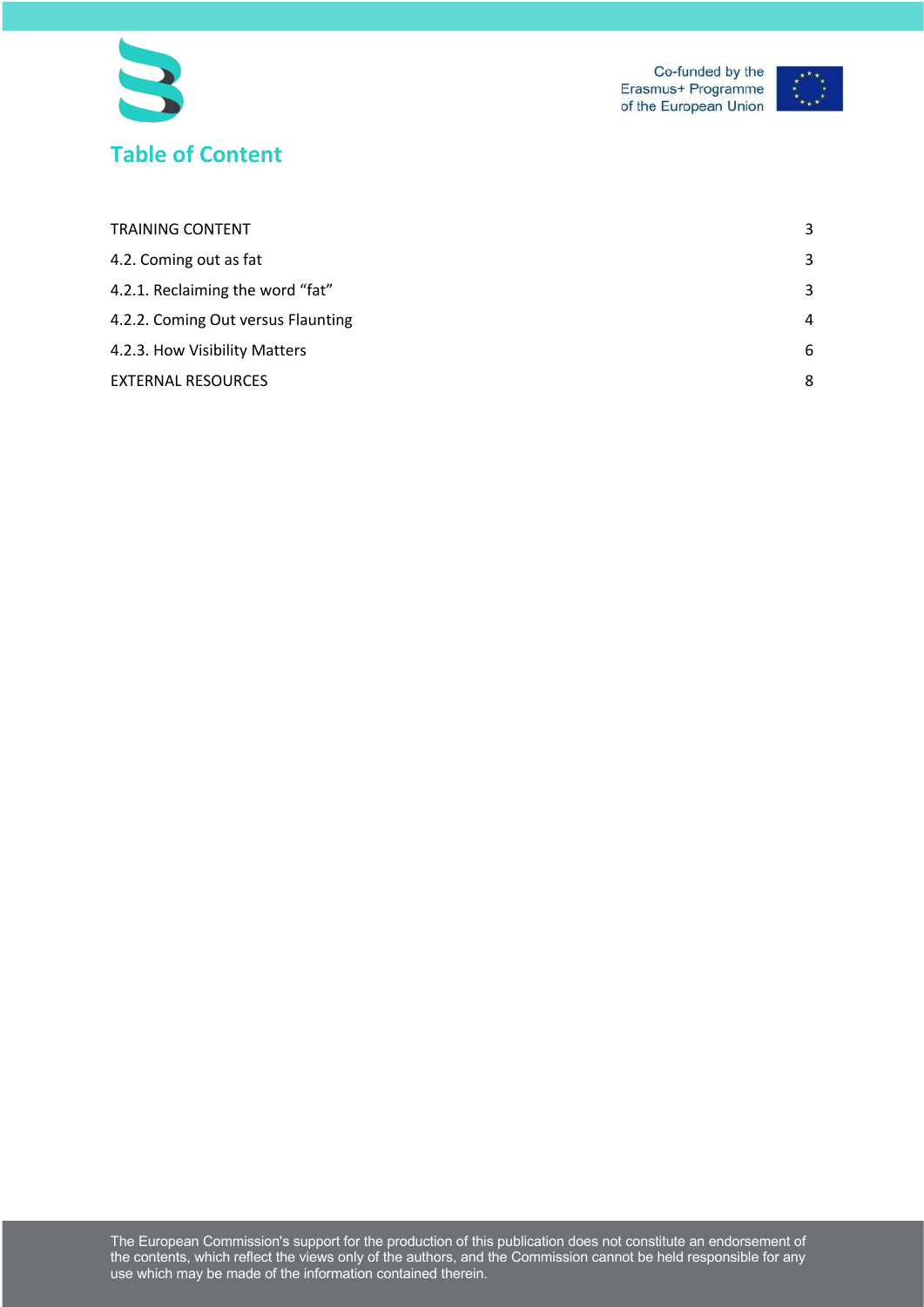



## **TRAINING CONTENT**

## **4.2. Coming out as fat**

## **4.2.1. Reclaiming the word "fat"**

Words can have great power, especially if they are assigned negative meanings and associations. The case of the word 'fat' reveals the powerful and culturally accepted association of the idea of fatness with such negative notions as *inferiority, deficiency,*  and *ugliness* (Lupton, 2013).

For centuries, the idealisation of *disciplined bodies* has been exalting the qualities of self-control as linked with a sort of moral superiority (Lupton, 2013). From the twentieth century and onwards, fat people are facing weight bias and are stigmatised as incapable of preserving their proper health (**and** a morally acceptable appearance) and, for that reason, they are deemed as undeserving of equal benefits and equal treatment in every aspect of their life.

While fat people are aware of their supposed moral failure and often feel very selfconscious in social situations, they are rightfully reclaiming the word 'fat' and striving to dissociate it from prior negative connotations. As illustrated in modern studies (like in the case of the journal 'Fat Studies' https://www.tandfonline.com/toc/ufts20/current ):

- the words 'fat' and 'fatness' are reclaimed as less offensive than medicalised terms that mainly describe deviations from a culturally accepted norm,
- the connection between ill health and fatness is contested (as it is not statistically proved),
- concerned people identify themselves as a minority that is constantly faced with discrimination and marginalisation and feel the need to resist them (Lupton, 2013).

In what is now called *the fat acceptance movement*, **the word 'fat' is preferred as a descriptor** and not as a negative discriminator with pejorative meaning (Meadows & Daníelsdóttir, 2016). This is because the movement's incentive is to normalise the existence of fat bodies and strip them from negative connotations (Saguy & Ward, 2011).

"Ideally, it should be the target group itself that gets to decide on the label used to describe them"

#### (Meadows & Daníelsdóttir, 2016)

The European Commission's support for the production of this publication does not constitute an endorsement of the contents, which reflect the views only of the authors, and the Commission cannot be held responsible for any use which may be made of the information contained therein.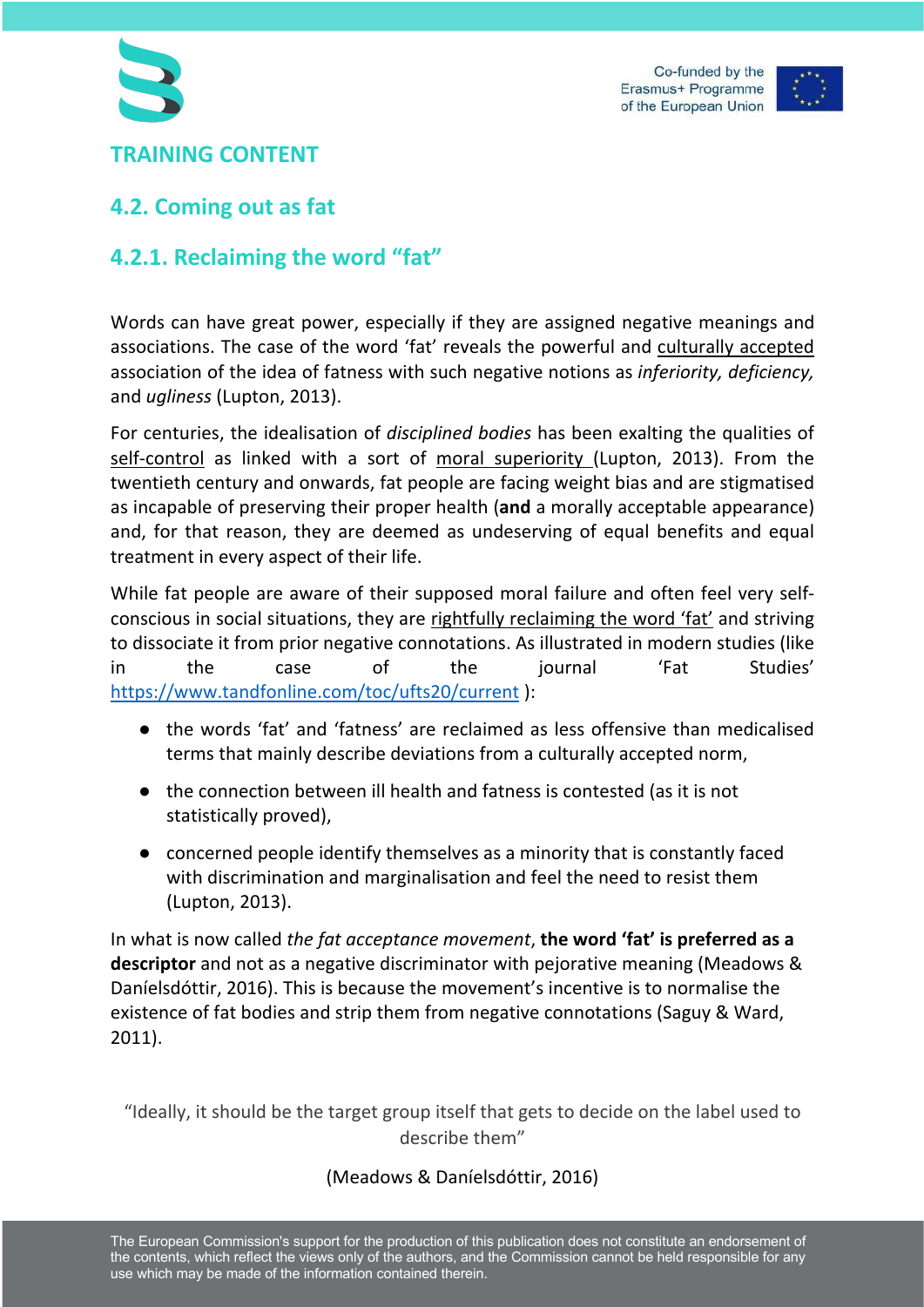

Labelling people with a word that represents a certain quality is, on its own, a process that normalises social division (*Us versus Them*); as such, it raises several questions as per the legitimacy of differential treatment and the motives behind such social iniustices.

Research shows that the word 'fat' causes more negative reactions than the word 'overweight,' thus enhancing the prejudice against people who identify as fat (Brochu & Esses, 2011). However, the preferred terminology varies depending on agency and situational factors such as social settings (Trainer et al., 2015).

Overall, the contemporary movement seeks to reclaim the word 'fat' with the scope to attack weight stigma and **promote diversity and equalit**y. Therefore, the word 'fat' can be considered, under these circumstances, as a tool used to resist oppression by attacking its very source: the discriminatory tendencies seeking to elevate certain social groups at the expense of others.

### **4.2.2. Coming Out versus Flaunting**

The *fat acceptance movement* does not only reclaim a single word (the word 'fat'). Rather, it seeks to highlight the magnitude of the social injustices inflicted upon people who are categorised as 'fat.' In this context, individualities seek to restore attributes that were stripped off from them and that have nothing to do with physical appearance.

As a reaction to discriminatory practices and experienced social inequality, people who do not identify as 'normal' or 'thin' have started to renegotiate an identity that does not fall into the stereotypical representations of *visible stigmas* (Saguy and Ward, 2011). Visible -otherwise known as discredited- stigmas cannot be hidden or camouflaged.

"My fear was rooted in the knowledge of the stigma that surrounds fatness"

(Pausé, 2012, p. 44)

Stereotypical representations of fatness in popular narratives and the media contributed to the association of the word 'fat' with abnormality. For this reason, the efforts to renounce the respective stigma have led to two distinct terms: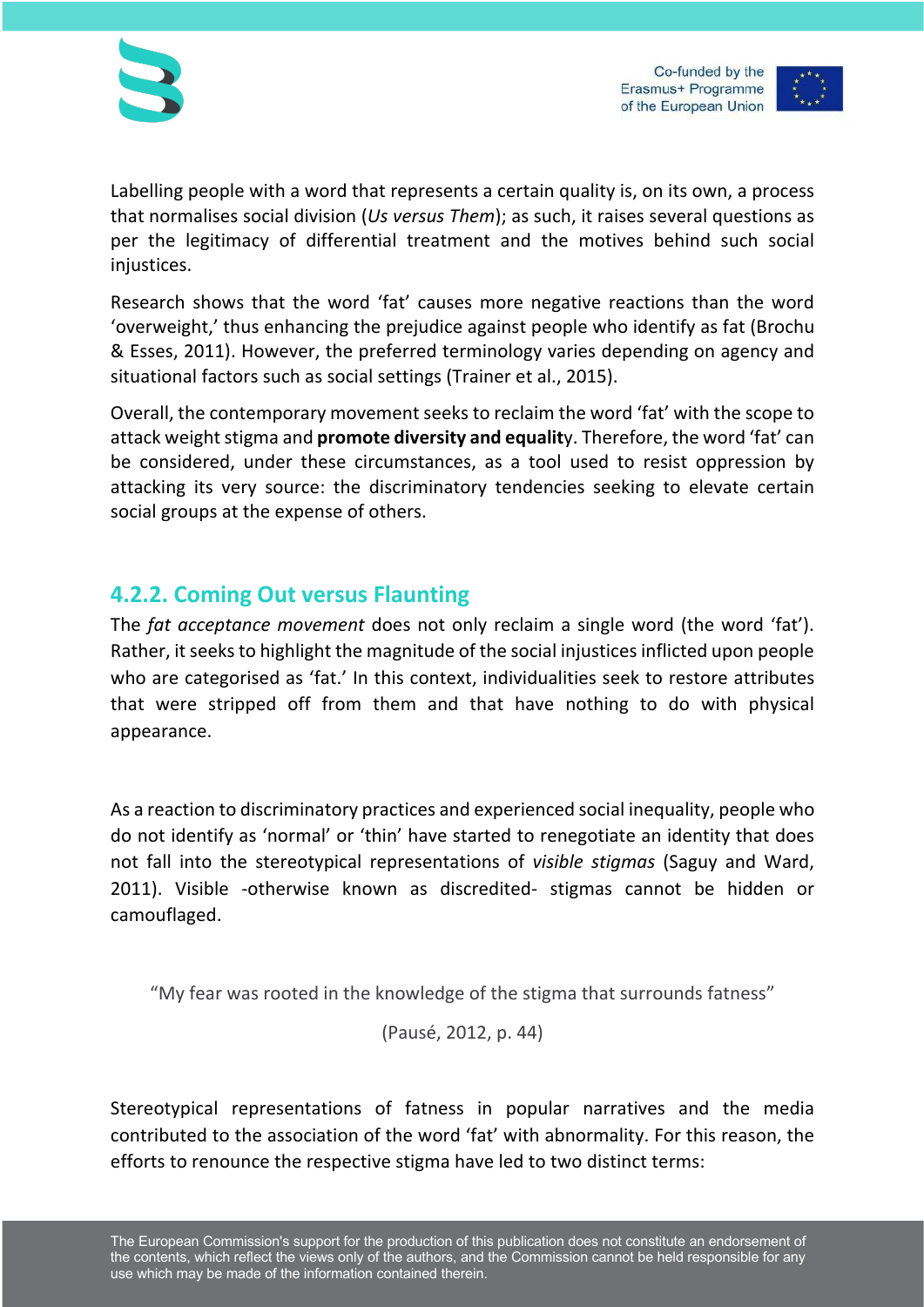



- 1) Coming out as fat,
- 2) Flaunting

Coming out as fat equals to refusing to pass as anything *but* fat. Coming out as fat may seem like a paradox since body-size is a visible feature (Pausé, 2012). However, the act of promoting visibility to deconstruct stigma is an important feature of modern activism:

"Fat rights activists do talk about coming out as fat, which leads us to rethink the importance of visibility in stigma and de-stigmatisation strategies"

(Saguy & Ward, 2011, p. 56).

The coming out narrative was created to support gay rights and communities, in times when racism and discrimination were costing lives and civil rights movements feistily contested oppression and injustice. Inspired by gay and black power movements, the coming out narrative became "a rite of passage, something to be shared with others" as an affirmation of self-acceptance and pride (Saguy & Ward, 2011, p. 59). Adopting this kind of narrative in the case of fatness equals choosing to **appreciate one's proper identity as it is, with no modifications or covering efforts**.

This comes as a direct contestation of priorly analysed *identity management* types, as those discussed by renowned sociologist Erving Goffman (Pausé, 2012, p. 46). In the coming out agency, as analysed outside the framework of fatness, individuals may occasionally succumb to an urge or need to pass as 'normal'-that is, as members of the dominant group; in some cases, they may even choose to cover visible differentiating features or avoid social encounters by fear of exposure (Pausé, 2012, p. 46). This is not the case with fat people who promote the fat movement; their goal is to attack stigma at its socially constructed roots.

When it comes to stigma, coming out differs from flaunting up to a certain degree. Flaunting suggests that the person consciously draws attention to their stigmatised feature; this happens as an attempt to normalise said feature and, hence, challenge any respective stereotypes and misconceptions, as well as hegemonic discourses that deny legitimacy to anything transcending the dominant culture (Saguy & Ward, 2011, p. 57).

While the coming out narrative migrated from queer to fat politics and was, henceforth, expected to respond to new social contexts, it has remained a strong advocate of visibility in contempt of stigma. In this context, the coming out narrative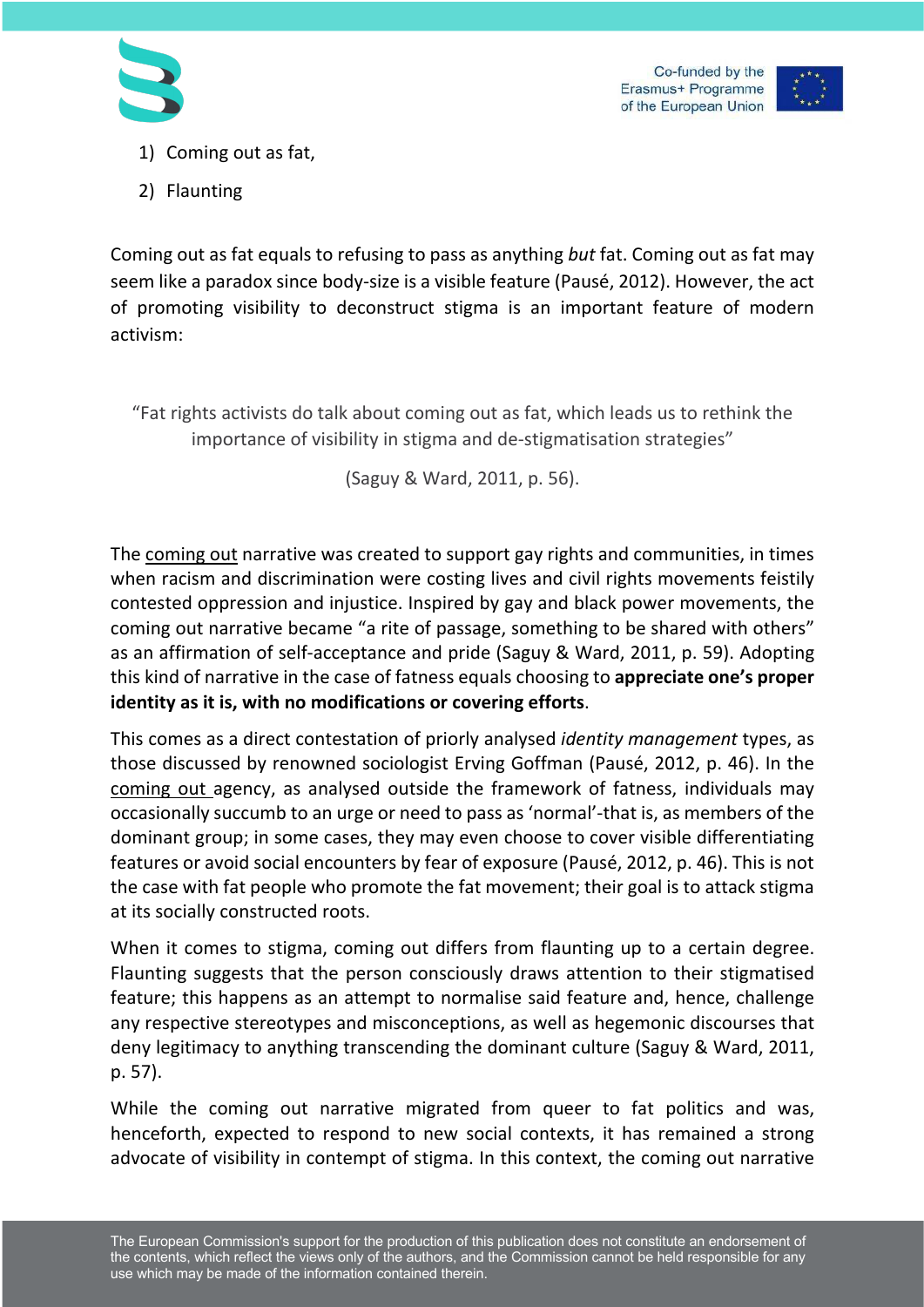

rejects the idea of forced and hypocritical assimilation for the sake of the politics of difference (Saguy & Ward, 2011, p. 62).

### **4.2.3. How Visibility Matters**

**Stigma and its multiple negative implications largely rely on the instinctive and defensive reaction of hiding or, at least, trying to assimilate into dominant groups**. To bring social change and improve the lives of thousands of people, individuals, governments, and policy makers should reconsider **the importance of visibility**.

Resisting stigmatisation can only be effective if concerned individuals refuse to succumb to "assimilationist strategies that stress sameness," as much as to "radical political strategies that emphasise difference" (Saguy & Ward, 2011, p.53). In both cases, the true individual identity is kept hidden under the pretext of easily made categorisations, only to serve limited people's interests for yet another time.

Whereas stereotypes and negative feelings like 'fatphobia' (the pathological fear of fatness) are inextricably linked to the visible nature of fatness, fat rights activists reject assimilation and demand visibility for fat people. This is because de-stigmatisation can only happen when people are seen and appreciated for who they really are and are treated equally and respectfully -as much as everyone else.

In this context, visibility becomes a sort of resistance against hegemonic discourses. By openly refusing to fit the norm and proudly accepting the Self despite formerly hidden identification features, a person can renegotiate their identity under new terms. This kind of renegotiation via visibility can happen in many ways; for instance, by challenging pre-existing assumptions, by assigning new meanings to priorly negatively perceived words, by weakening harmful behaviours connected to stigma (like fear and loathing), or by simply provoking others to reconsider former ideas or attitudes. With strategic actions like these, visibility gains symbolic importance in a culture that exaggerates and even demonises difference.

The symbolic importance of visibility relies mainly on the fact that it juxtaposes "a nonnegotiable aspect of self" with "a temporary state to be remedied through weight loss (Saguy & Ward, 2011, p.65). In this way, visibility allows people to accept their *true* identity and to socialise/confront others without using *identity management techniques*(Pausé, 2012): that is, without wishing for something else or a change in the future, without hiding in (symbolic) closets, and without staging insincere performances.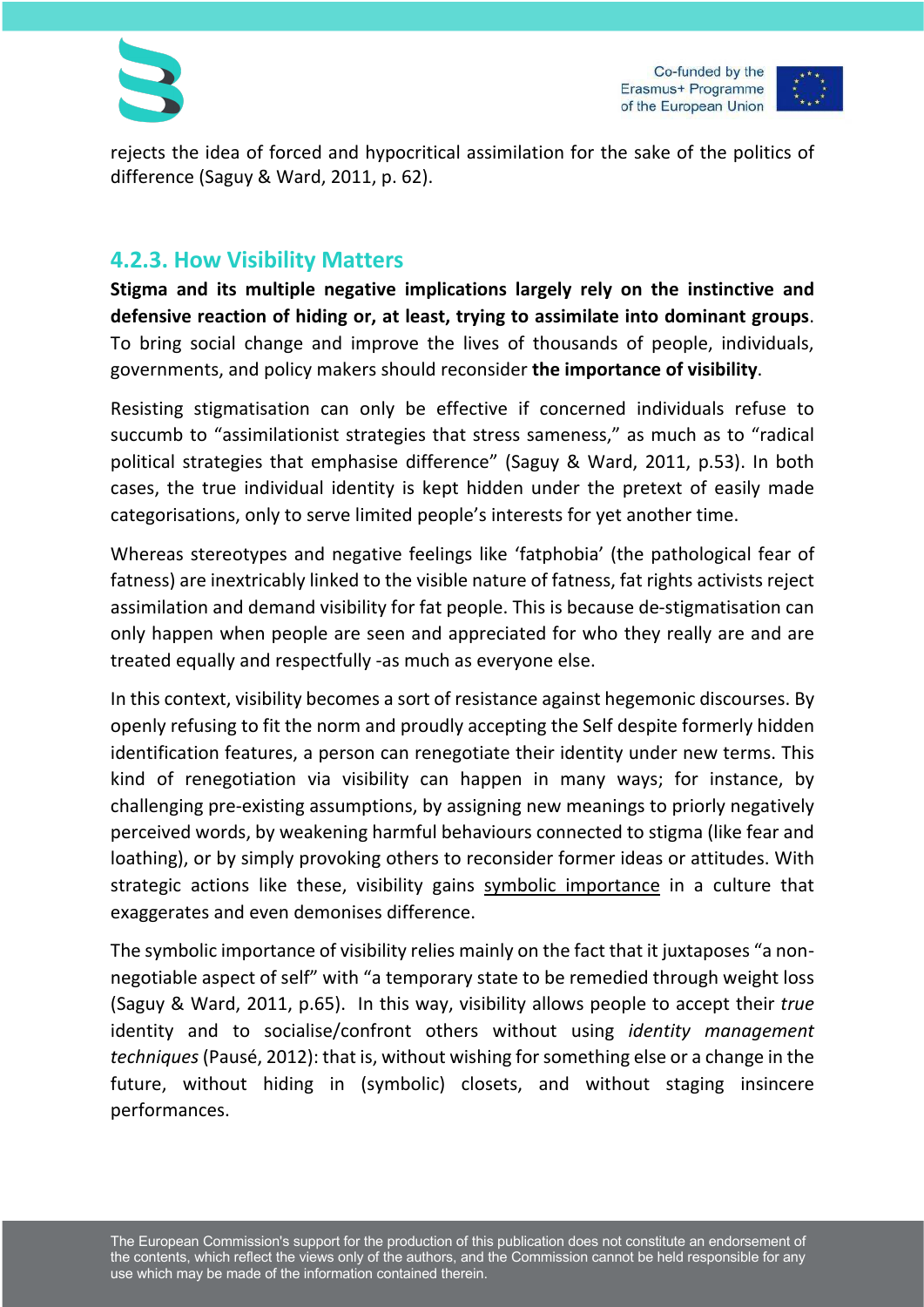



"One claims the right to define the meaning of one's own body and to stake out new cultural meanings and practices around body size"

(Saguy & Ward, 2011, p.74).

When the word 'fat' is successfully reclaimed, **people regain the freedom to coexist with others as equals** and to reject cultural attitudes that belittle fatness as something *ugly*, *unhealthy,* and *immoral*; in that sense, they *affirm and valorise a stigmatised and visible trait* (Saguy & Ward, 2011, p.74). By presenting themselves in social settings as if the stigma is already removed from the visible trait, individuals regain a sense of control and can feel empowered (Brighenti, 2007).

"Visibility lies at the intersection of the two domains of aesthetics (relations of *perception*) and politics (relations of *power*)"

(Brighenti, 2007, p.324).

Visibility and representation are the antidotes to stigma. This realisation will help healthcare professionals feel calmer when they meet people of different body sizes, without feeling the urgent pressure that they have to 'make them lose weight immediately'. Moreover, it can empower them to gain self-confidence for their own bodies and represent their patients in the health community.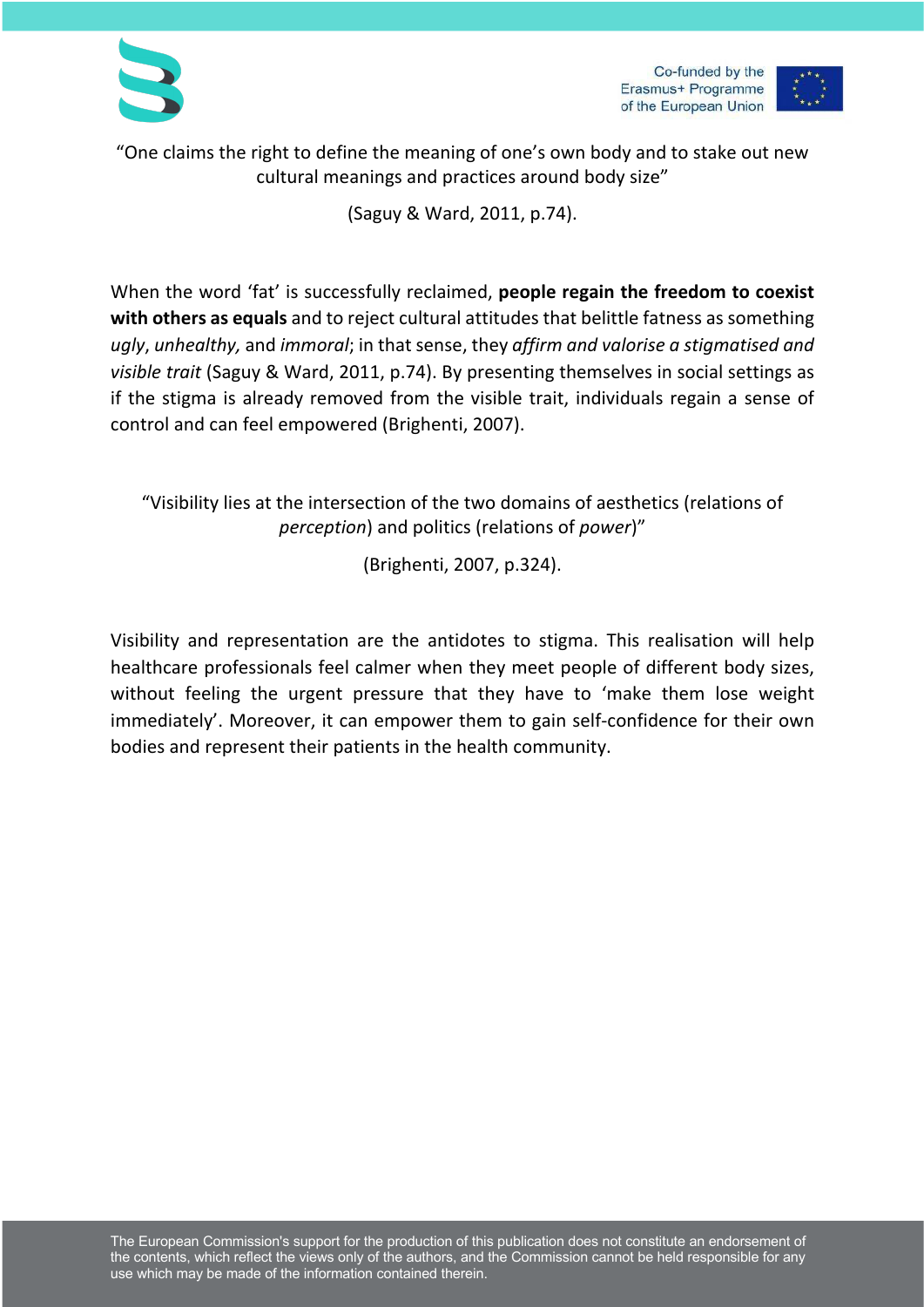



# **EXTERNAL RESOURCES**

- Bacon, L., & Aphramor, L. (2011). Weight science: Evaluating the evidence for a paradigm shift. *Nutrition Journal*, *10*(1), 1–13. https://doi.org/10.1186/1475-2891-10-9
- Brighenti, A. (2007). Visibility. *Current Sociology*, *55*(3), 323–342. https://doi.org/10.1177/0011392107076079
- Brochu, P. M., & Esses, V. M. (2011). What's in a name? the effects of the labels "fat" versus "overweight" on weight bias1. *Journal of Applied Social Psychology*, *41*(8), 1981–2008. https://doi.org/10.1111/j.1559-1816.2011.00786.x
- Campos, P., Saguy, A., Ernsberger, P., Oliver, E., & Gaesser, G. (2005). The epidemiology of overweight and obesity: Public Health Crisis or moral panic? *International Journal of Epidemiology*, *35*(1), 55–60. https://doi.org/10.1093/ije/dyi254
- Chastain, R. (2019, May 2). *Recognizing and resisting diet culture*. National Eating Disorders Association. Retrieved November 19, 2021, from
- https://www.nationaleatingdisorders.org/blog/recognizing-and-resisting-diet-culture. Dolan, J. (2018). *The promised body: Diet culture, the FAT subject, and ambivalence as*
- *resistance*. Digital Commons @ University of South Florida. Retrieved November 19, 2021, from https://scholarcommons.usf.edu/etd/7614.
- Landow, S. (2021, September 1). *It's time to drop the moral panic about fatness*. UNSW Newsroom. Retrieved November 20, 2021, from https://newsroom.unsw.edu.au/news/social-affairs/its-time-drop-moral-panic-aboutfatness.
- Lupton, D. (2013). *Fat politics: Collected writings*. University of Sydney. Retrieved November 20, 2021, from

https://ses.library.usyd.edu.au/bitstream/handle/2123/9021/Fat%20politics.pdf;sequenc e=2.

- Meadows, A., & Daníelsdóttir, S. (2016). What's in a word? on weight stigma and terminology. *Frontiers in Psychology*, *7*. https://doi.org/10.3389/fpsyg.2016.01527
- NEDA. (2005). *kNOw Dieting: Risks and Reasons to Stop*. UC Berkeley . Retrieved November 19, 2021, from https://uhs.berkeley.edu/sites/default/files/bewell\_nodieting.pdf.
- OpenLearn. (2014, May 23). *Is the UK in a moral panic about obesity?* OpenLearn. Retrieved November 20, 2021, from https://www.open.edu/openlearn/people-politics-law/politicspolicy-people/society-matters/the-uk-moral-panic-about-obesity.
- Pausé, C. (2012). Live to tell: Coming out as fat. *Somatechnics*, *2*(1), 42–56. https://doi.org/10.3366/soma.2012.0038
- Puhl, R. M., & Heuer, C. A. (2010). Obesity stigma: Important considerations for public health. *American Journal of Public Health*, *100*(6), 1019–1028. https://doi.org/10.2105/ajph.2009.159491
- Saguy, A. C., & Ward, A. (2011). Coming out as fat. *Social Psychology Quarterly*, *74*(1), 53–75. https://doi.org/10.1177/0190272511398190
- Trainer, S., Brewis, A., Williams, D., & Chavez, J. R. (2015). Obese, fat, or "just big"? young adult deployment of and reactions to weight terms. *Human Organization*, *74*(3), 266–275. https://doi.org/10.17730/0018-7259-74.3.266